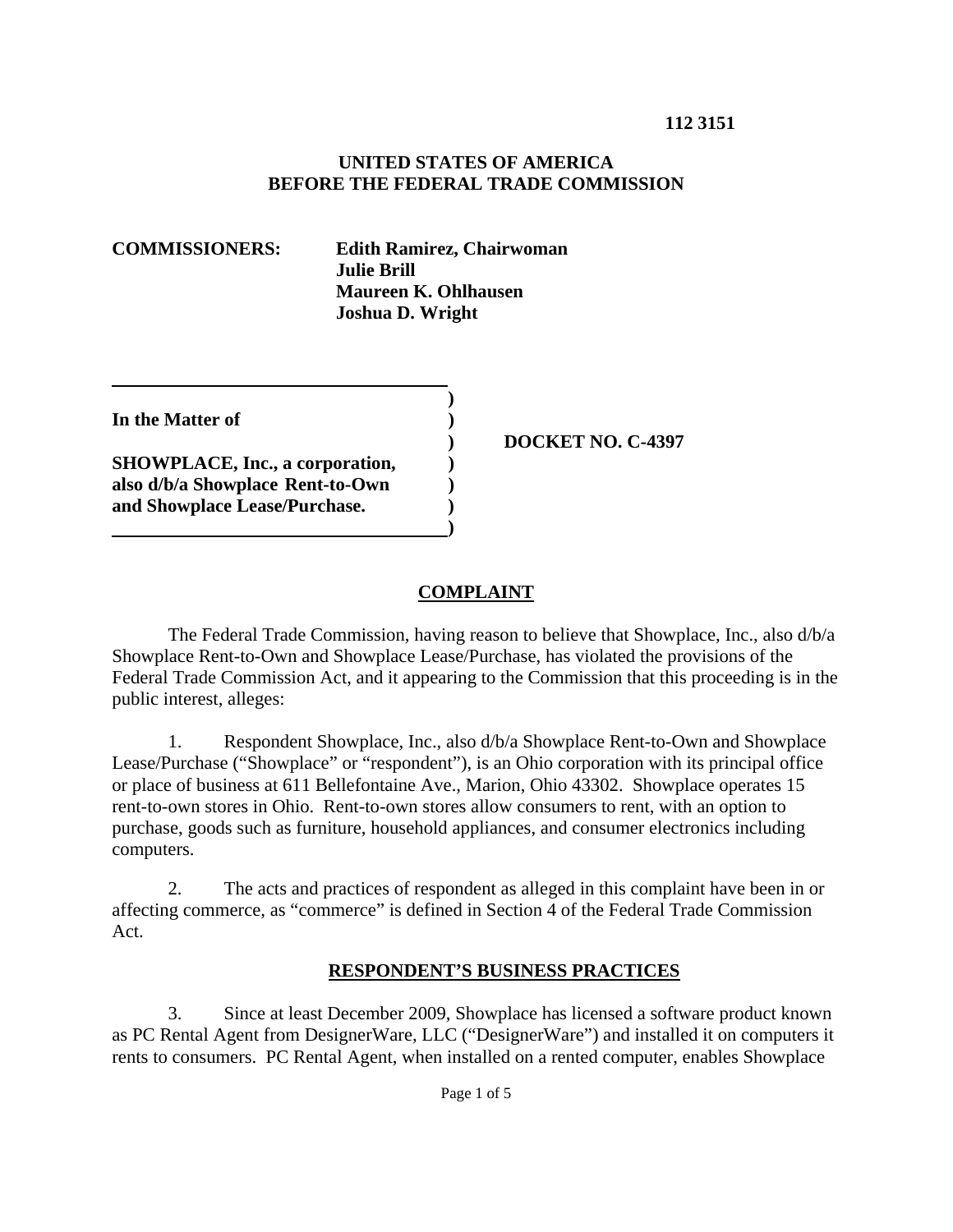to disable the computer remotely. Showplace disables the computer when it is reported lost or stolen, or when a consumer is late making payments, has stopped communicating with Showplace, or has otherwise violated the rental contract. PC Rental Agent also enables Showplace to remotely install and activate an add-on program called Detective Mode. Using Detective Mode, Showplace can surreptitiously monitor the activities of the computer's user, including by using the computer's webcam. Through Detective Mode, Showplace can also secretly gather consumer's personal information using fake software registration windows.

4. Showplace installs PC Rental Agent on computers it rents to consumers prior to the consumer taking possession of the computer. The presence of PC Rental Agent is not detectible to a computer's user and the computer's renter cannot uninstall it.

5. Showplace can remotely install and activate Detective Mode on any computer with PC Rental Agent. Once activated, Detective Mode can log the keystrokes of the computer user, take screen shots of the computer user's activities on the computer, and photograph anyone within view of the computer's webcam. Detective Mode gathers this information and transmits it to Showplace, unbeknownst to the individual using the computer. Showplace does not tell the computer user about the activation of Detective Mode.

6. Using Detective Mode, Showplace has gathered data about whoever is using the computer, whether the user is the computer's renter or another individual. At one level of activation, Detective Mode will gather data every two minutes that the computer is connected to the Internet for a period of 60 minutes. If Showplace wants more information it can instruct Detective Mode to record data every two minutes until directed to stop doing so. Data gathered via Detective Mode can reveal private, confidential, and personal details about the computer user, including usernames and passwords for access to email accounts, social media websites, and financial institutions, medical records, private emails to doctors, employment applications containing Social Security numbers, and bank and credit card statements. In numerous instances, Showplace has obtained data via Detective Mode that has revealed private, confidential, or personal information about computer users.

7. Showplace has used the information improperly obtained via Detective Mode in connection with collecting or attempting to collect debts, money, or property pursuant to consumer rental contracts.

8. Showplace's gathering of private and confidential information about individuals causes or is likely to cause substantial harm to consumers. Because of Showplace's intrusion, consumers are at risk of harm from exposure of their personal, financial account access, and medical information. Consumers are actually harmed by Showplace's unwarranted invasion into their homes and lives, and its capture of the private details of individual and family life. Secretly collecting such data can cause consumers financial and physical injury and impair their peaceful enjoyment of their homes. Consumers cannot reasonably avoid these injuries because Detective Mode is invisible to them. The harm caused by Showplace's unauthorized gathering of confidential consumer information is not outweighed by countervailing benefits to consumers or to competition; indeed, in this context, where rent-to-own stores have alternate effective methods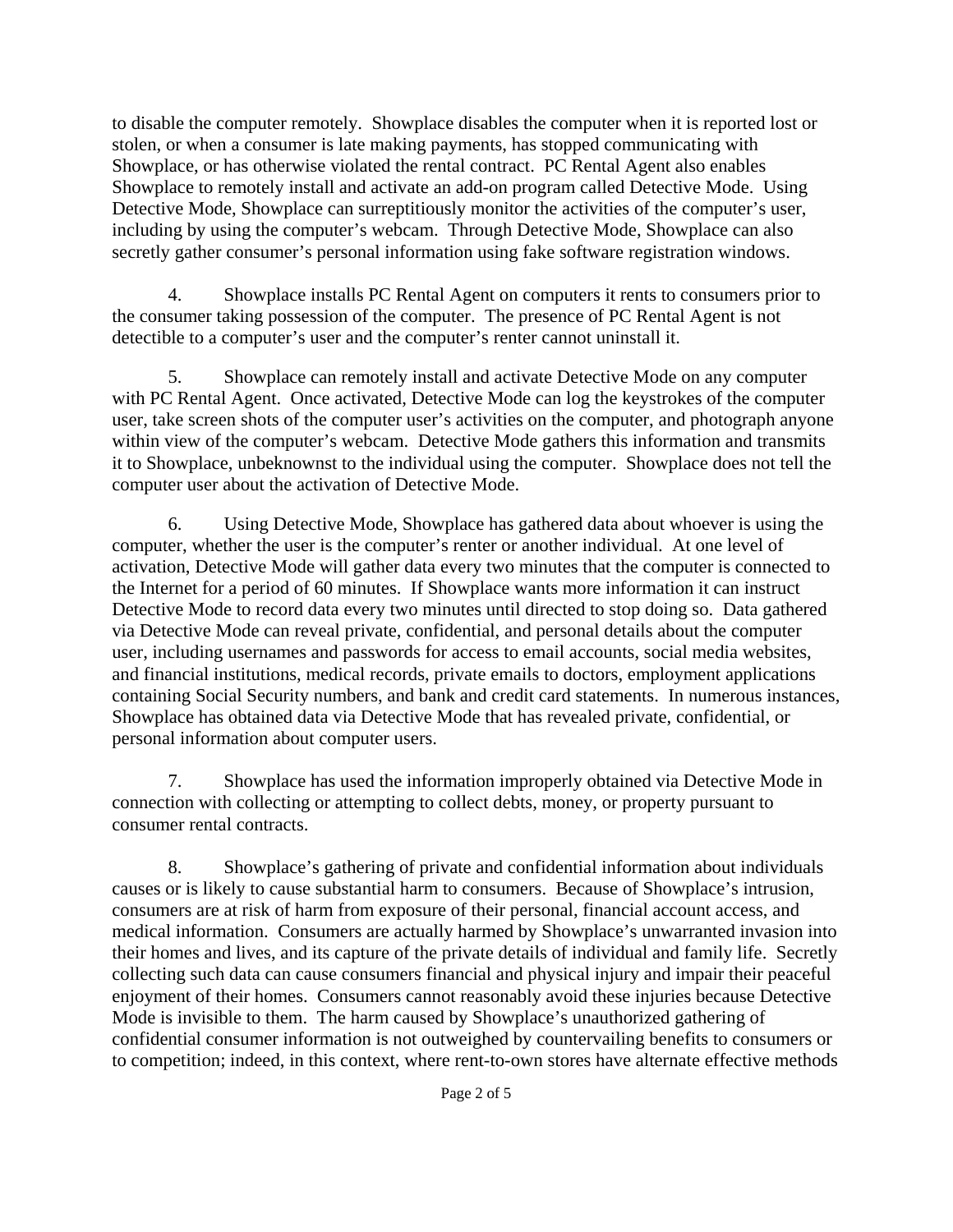of collection, e.g., using PC Rental Agent to remotely disable the computer, there are no legitimate benefits to respondent or to the public

9. Showplace has also used another feature of Detective Mode that allows it to cause a user's computer to display a fake registration window, purportedly for Microsoft Windows or other software. The fake registration window prompts the computer user to enter a name, address, email address, and phone number. The computer user must enter the requested information to close the window. A screenshot of one such fake software registration window appears below.

| Verify Registration                                                                                                                                                                                                                                                                                       |                                                                                                                                                                                                                                                                                                                             |               |          |  |
|-----------------------------------------------------------------------------------------------------------------------------------------------------------------------------------------------------------------------------------------------------------------------------------------------------------|-----------------------------------------------------------------------------------------------------------------------------------------------------------------------------------------------------------------------------------------------------------------------------------------------------------------------------|---------------|----------|--|
| Windows<br>registration                                                                                                                                                                                                                                                                                   | Current Product Key<br>MHFPT-8C8M2-V9488-FGM44-2C9T3<br>****** This copy of Windows is not activated ******<br>Your license information needs to be saved to activate Microsoft<br>Windows. Microsoft Windows will verify your address and postal<br>code against valid locations to ensure you are NOT a victim of Piracy. |               |          |  |
|                                                                                                                                                                                                                                                                                                           |                                                                                                                                                                                                                                                                                                                             |               |          |  |
|                                                                                                                                                                                                                                                                                                           |                                                                                                                                                                                                                                                                                                                             |               |          |  |
|                                                                                                                                                                                                                                                                                                           | Verification Required:                                                                                                                                                                                                                                                                                                      |               |          |  |
|                                                                                                                                                                                                                                                                                                           | "First Name:                                                                                                                                                                                                                                                                                                                |               |          |  |
|                                                                                                                                                                                                                                                                                                           | "Last Name:                                                                                                                                                                                                                                                                                                                 |               |          |  |
|                                                                                                                                                                                                                                                                                                           | "Street Address:                                                                                                                                                                                                                                                                                                            |               |          |  |
|                                                                                                                                                                                                                                                                                                           | Antz                                                                                                                                                                                                                                                                                                                        | "Postal Code: |          |  |
|                                                                                                                                                                                                                                                                                                           | "Primary phone:                                                                                                                                                                                                                                                                                                             |               |          |  |
|                                                                                                                                                                                                                                                                                                           | Alternate phone:                                                                                                                                                                                                                                                                                                            |               |          |  |
|                                                                                                                                                                                                                                                                                                           | email address:                                                                                                                                                                                                                                                                                                              |               |          |  |
| Waming. This computer program is protected by copyright<br>law and international treaties. Unauthorized reproduction<br>distribution of this program, or any portion of it, may result in<br>severe civil and criminal penalties, and will be prosecuted to<br>the maximum extent possible under the law. | Under penalty of law, I verify this information is accurate.                                                                                                                                                                                                                                                                |               |          |  |
|                                                                                                                                                                                                                                                                                                           |                                                                                                                                                                                                                                                                                                                             | Save          | Shutdown |  |
|                                                                                                                                                                                                                                                                                                           | Windows® reaistered trademark of Microsoft                                                                                                                                                                                                                                                                                  |               |          |  |

10. No actual software is registered as a result of a consumer providing the requested information; instead, Detective Mode captures the information entered in the prompt boxes and sends the data to Showplace. In numerous instances, Showplace has used this information to find, require payment for, or repossess a computer.

11. Consumers who respond to the fake prompt screen and provide the requested contact information are deprived of the ability to control who has access to their contact information and how they are contacted.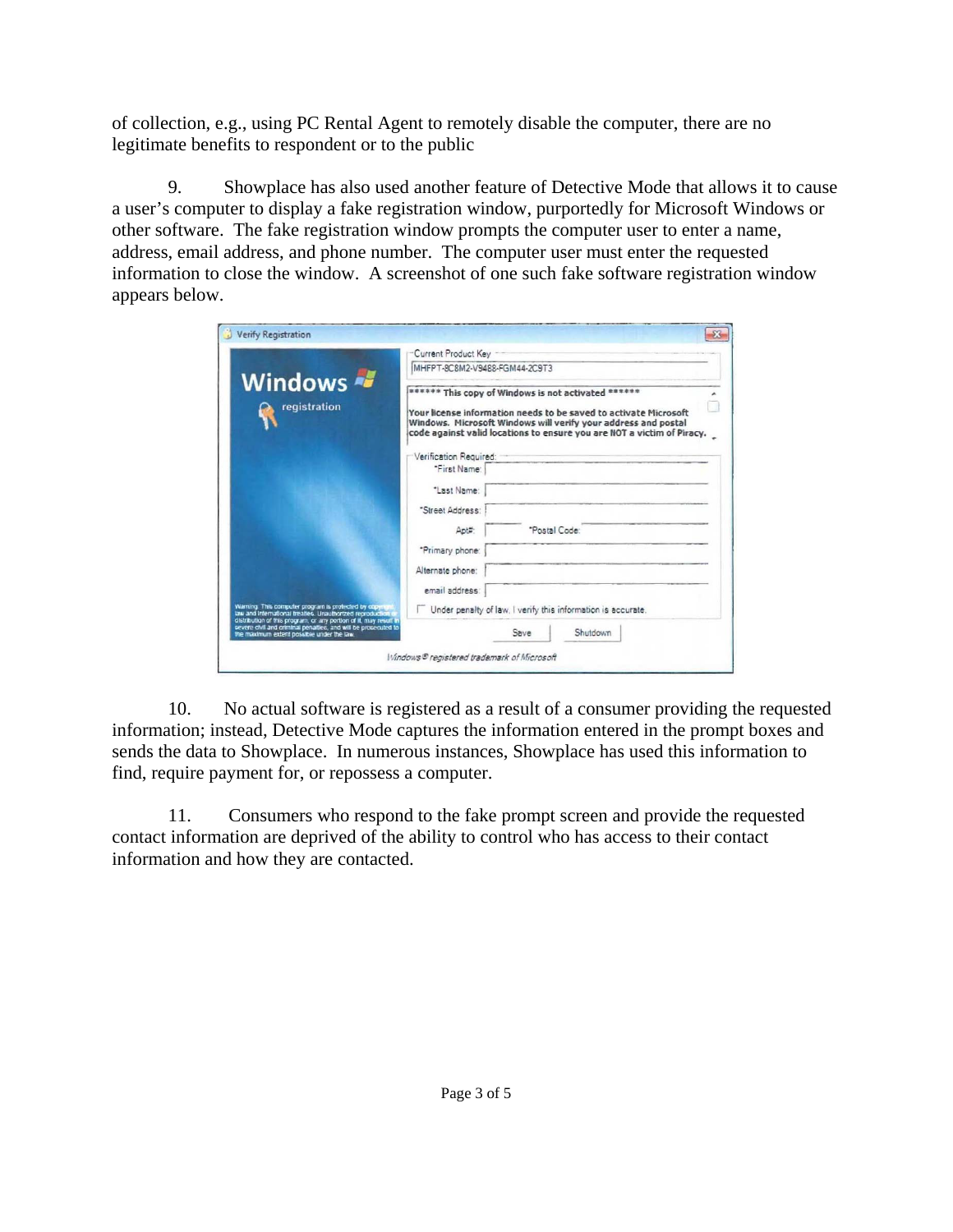# **VIOLATIONS OF THE FTC ACT**

### **COUNT I**

#### **Unfair Gathering of Consumers' Personal Information**

12. Through the means described in Paragraphs 3 through 11, respondent has installed monitoring software on rented computers and gathered, or caused to be gathered, sensitive personal information about consumers from those computers.

13. Respondent's actions cause or are likely to cause substantial injury to consumers that cannot be reasonably avoided and is not outweighed by countervailing benefits to consumers or competition.

14. Therefore, respondent's practices, as described in Paragraph 12, constitute unfair acts or practices in violation of Section 5 of the FTC Act, 15 U.S.C. § 45(a).

### **COUNT II**

#### **Unfair Collection Practices**

15. Through the means described in Paragraphs 3 through 11, respondent has used information improperly gathered from consumers to collect or attempt to collect a debt, money, or property pursuant to a consumer rental contract.

16. Respondent's actions cause or are likely to cause substantial injury to consumers that cannot be reasonably avoided and is not outweighed by countervailing benefits to consumers or competition.

17. Therefore, respondent's practices, as described in Paragraph15, constitute unfair acts or practices in violation of Section 5 of the FTC Act, 15 U.S.C. § 45(a).

#### **COUNT III**

#### **Deceptive Gathering of Consumers' Personal Information**

18. Through the means described in Paragraphs 3 through 11, respondent has represented or caused to be represented to consumers, expressly or by implication, that certain pop-up notices that appear on a computer's screen are notices from trusted software providers that contain software registration forms that must be filled out with the consumers' contact information in order to continue to use the providers' software.

19. In truth and in fact, these pop-up notices are not from trusted software providers and do not contain software registration forms that must be filled out with the consumer's contact information in order to continue to use the providers' software, but instead serve only to